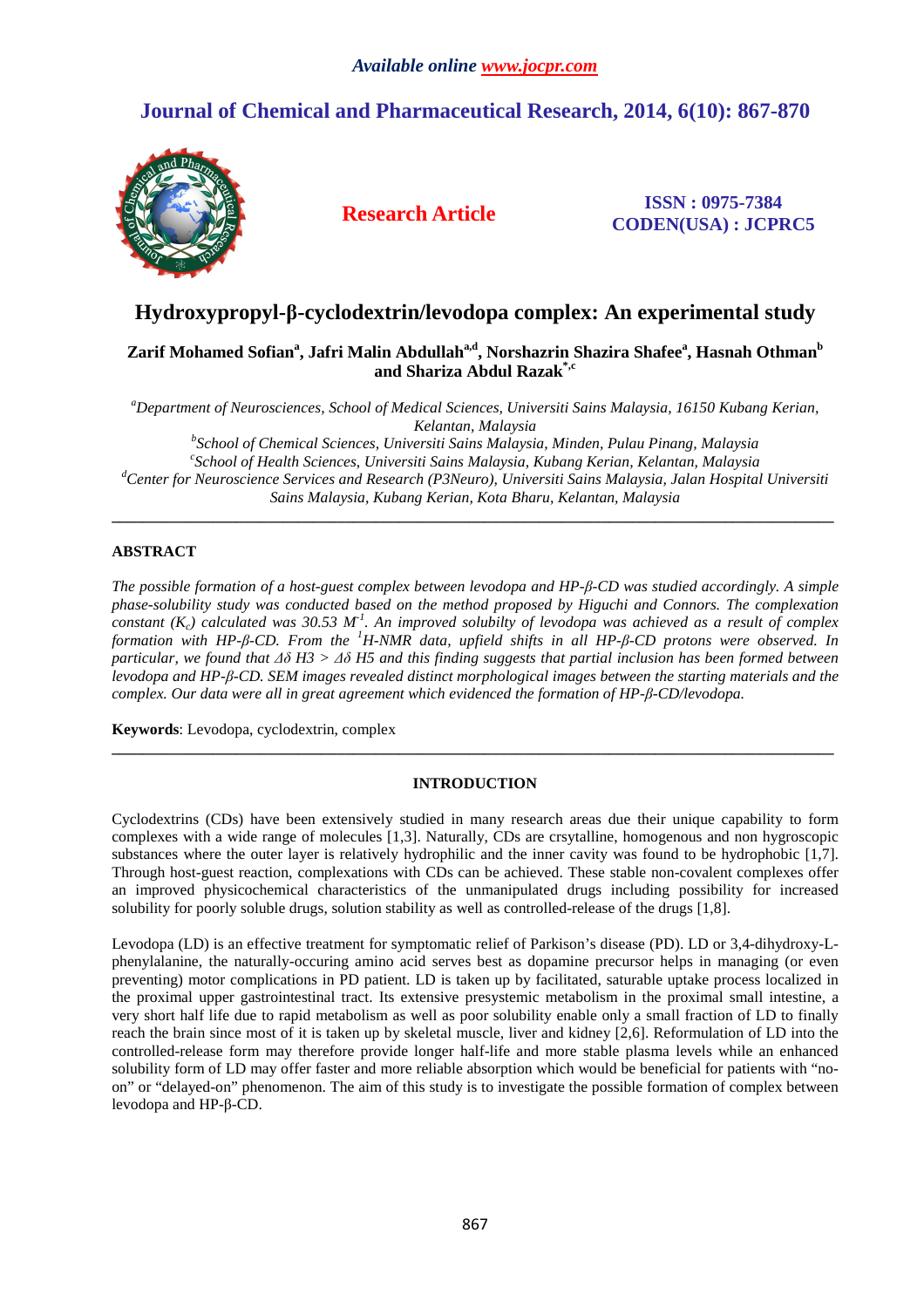## **EXPERIMENTAL SECTION**

*\_\_\_\_\_\_\_\_\_\_\_\_\_\_\_\_\_\_\_\_\_\_\_\_\_\_\_\_\_\_\_\_\_\_\_\_\_\_\_\_\_\_\_\_\_\_\_\_\_\_\_\_\_\_\_\_\_\_\_\_\_\_\_\_\_\_\_\_\_\_\_\_\_\_\_\_\_\_*

#### **Materials**

Levodopa was purchased from the United States Pharmacopoeia (Rockville, MD, USA). HP-β-CD, pottasium bromide (KBR) were obtained from Sigma-Aldrich (USA). Water used throughout the study was double-deionized.

### **Complex preparation**

HP-β-CD and levodopa were dissolved in a 50 mL volumetric flask filled with deionized water. The mixture was stirred for at least 48 hours at room temperature. The resulting solution was filtered using 0.45 µm Nylon membrane filter to remove insoluble particles (if any). The solution was then frozen at 20  $\rm{^0C}$  for another 24 hours and further lyophilozed over a period of 36 hours using a freeze-dryer (Thermo Scientific, USA).

#### **Phase solubility study**

Excess amounts of levodopa were added to 25 mL volumetric flasks containing an increasing amounts of HP-β-CD (1, 2, 4, 6 and 8 mM). The mixtures were shaken for 48 hours at room temperature until homogeneity and equilibrium were reached. Then, the mixture were filtered through a 0.45 µm Nylon membrane filter and the dissolved concentration of levodopa were measured by using a Lambda 35 UV/Vis systems, Perkin-Elmer. Experiments were done in triplicate.

#### **Nuclear Magnetic Resonance (NMR)**

NMR spectra were each recorded at  $27\text{ °C}$  on a Bruker DRX 400-AVANCE spectrometer operating at 400 MHz equipped with a 5 mm inverse probe with z-gradient coil. <sup>1</sup>H-NMR experiment was performed to confirm the protons assignments of free cyclodextrin and levodopa and its inclusion compound.

#### **Scanning electron microscopy (SEM)**

The morphology images of free HPβCD, levodopa as well as their complex were captured using an electron micropscope (LEO Supro 50 VP FESEM, Carl Ziess, Germany). Prior to data collection, samples were fixed on a brass stub using double-sided tape and were then gold sputtercoated to render them electrically conductive.

### **RESULTS AND DISCUSSION**

Figure 1 shows the phase solubility study of levodopa in HP-β-CD. An enhanced solubility of levodopa was observed upon addition of increasing concentrations of HP-β-CD. Based on the Higuchi and Connors concept, this system can be defined as an A<sub>L</sub> complex type as the relationship between substrate (levodopa) solubility and ligand (HP-β-CD) concentration was found to be linear. The complexation constant  $(K_c)$  was 30.53 M<sup>-1</sup>. The calculation was performed according to the Higuchi and Connors equation [4].

## $K_c = slope/[S_o](1-slope)$

where,  $S_0$  represents the concentration of levodopa with no addition of cyclodextrin. The realtively low  $K_c$  value obtained may be due to two factors: (a) HP-β-CD is highly soluble in water and thus lowering the driving force to form a more stable complex with levodopa and (b) the size of levodopa may not fit well within the HP-β-CD cavity. The size of the guest molecules must be compatible enough to fit into the CD cavity in which the geometrical factors are decisive in determining the kind of guest molecules that can penetrate into the CD cavity [5]. Table 1 reveals the <sup>1</sup>H-NMR assignments of free HP-β-CD and the complex. NMR spectroscopy can be considered as the most complete and useful analytical technique that provides a wealth information on the interaction between CDs and guest compounds. It allows the elucidation of the structure of the complex (i.e., the orientation of the guest molecule inside the host cavity) in solutions. From the table, upfield shifts of the proton signals were observed. This phenomenon should be expected as a consequence of penetration of guest molecule into the CD cavity. From our data, ∆δ H3 > ∆δ H5, this finding suggests that partial inclusion complex has been formed [3]. These observations were also reported in the literature for different systems. De Sousa et al. (2008) [5] used NMR experiments to prove the interaction between fluoxetine (FLU) with ß-CD in solution where they observed strong modifications in the proton chemical shifts between both free FLU and ß-CD and ßCD/FLU as a result of changes in the electronic density upon complexation which evidence the formation of interactions between FLU and ß-CD in solution . SEM images (fig. 2) taken at the magnification of 500X also provide distinct morphological images of the free starting materials and the complex which may also suggest the formation of HP-β-CD/levodopa in the solid state.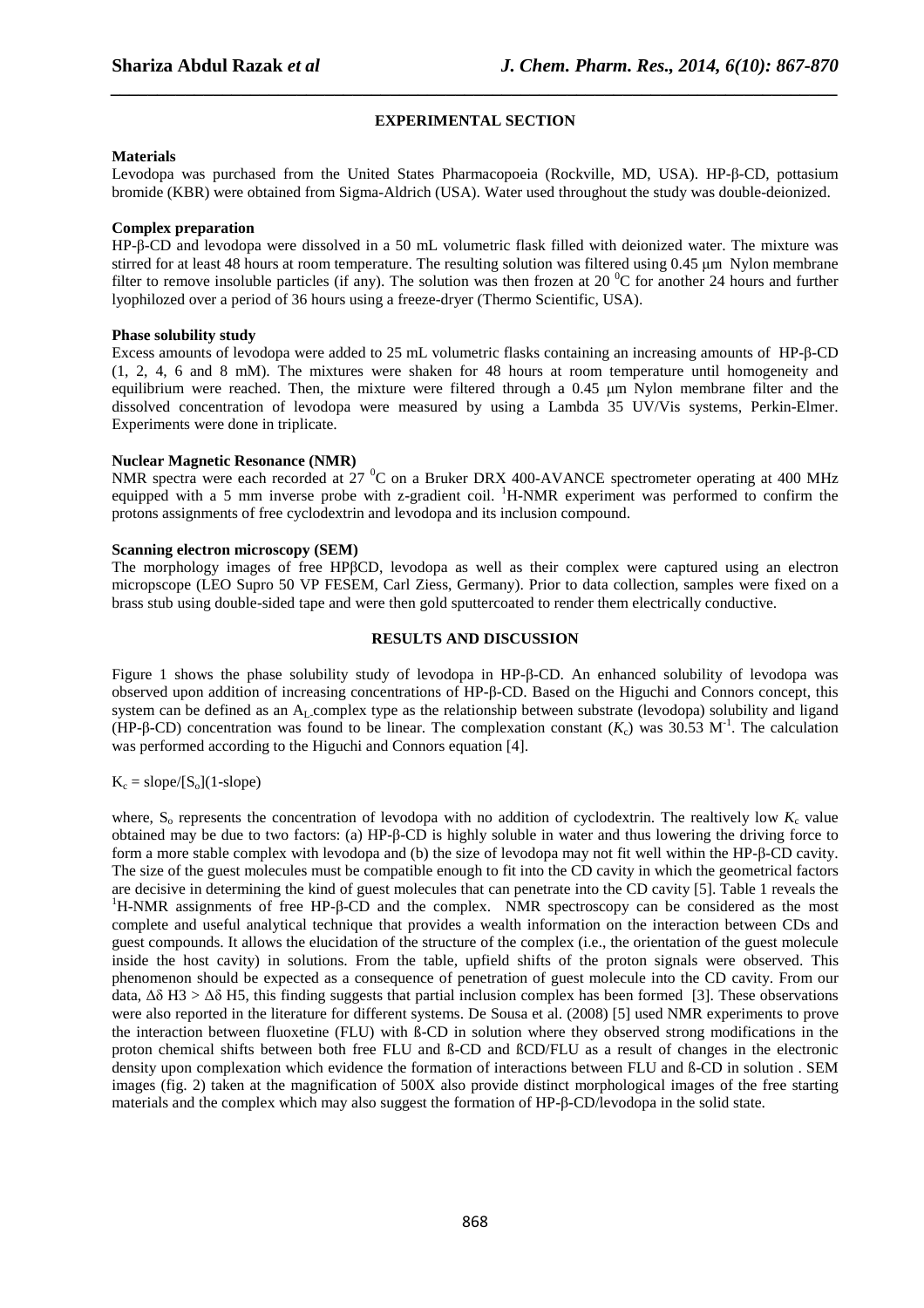

*\_\_\_\_\_\_\_\_\_\_\_\_\_\_\_\_\_\_\_\_\_\_\_\_\_\_\_\_\_\_\_\_\_\_\_\_\_\_\_\_\_\_\_\_\_\_\_\_\_\_\_\_\_\_\_\_\_\_\_\_\_\_\_\_\_\_\_\_\_\_\_\_\_\_\_\_\_\_*

**Fig. 1 Phase solubility study of levodopa in HP-β-CD. Values are mean**  $\pm$  **SEM from triplicate measurements** *Values represent mean*  $\pm$  *SD from triplicate measurements.* 



**Fig. 2 SEM images captured the magnification of 500X of a) free HP-βCD, b) free levodopa and complex**